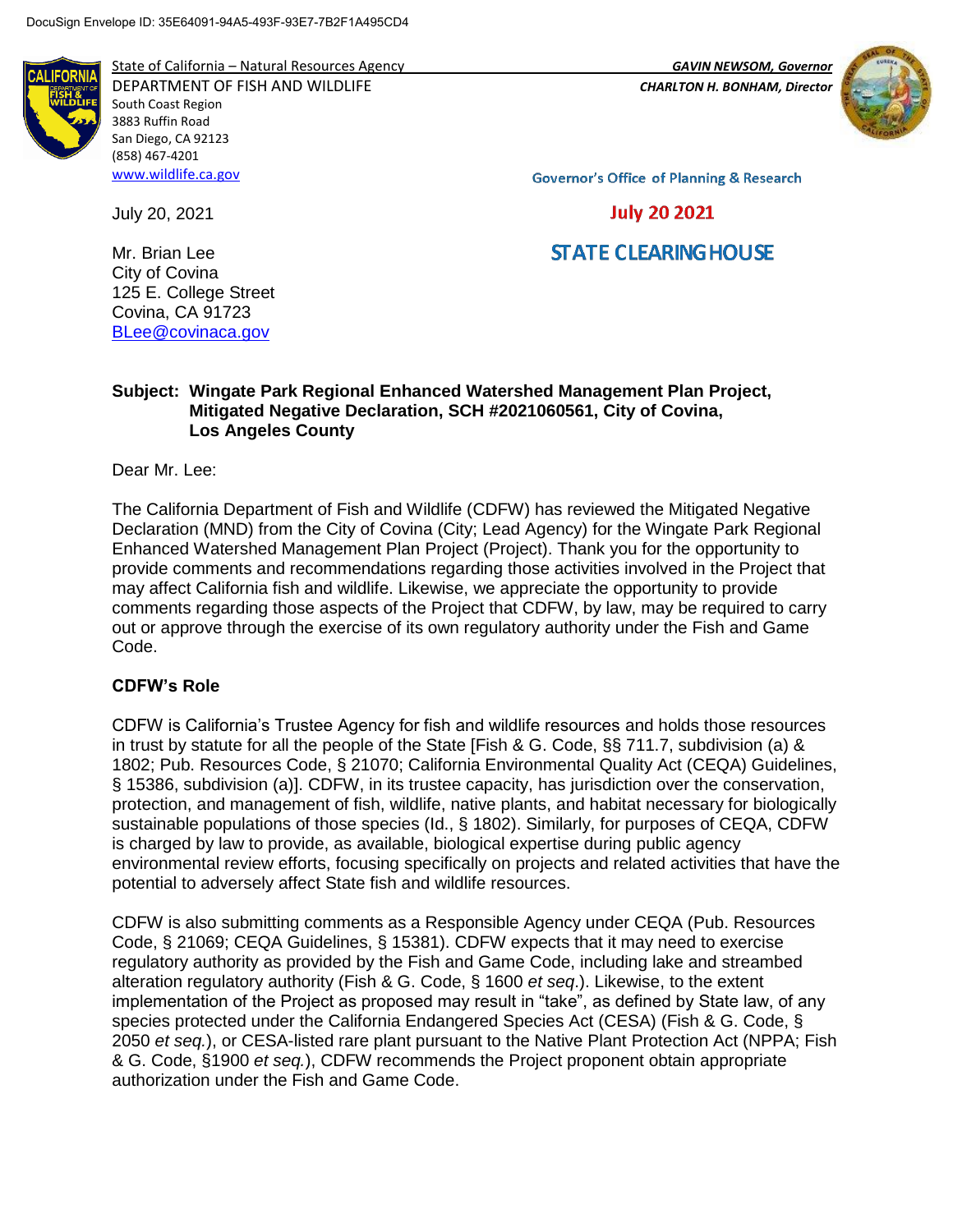Mr. Brian Lee City of Covina July 20, 2021 Page 2 of 9

#### **Project Description and Summary**

**Objective:** The Project proposes to capture water from Charter Oak Wash located along the southern portion of Wingate Park for the purposes of groundwater recharge. The Charter Oak Wash is a natural, soft bottom channel that drains to Walnut Creek, a tributary to the San Gabriel River. The Project would capture up to 350 acre-feet of wet-weather runoff per year from approximately 1,100 acres within the Walnut Creek subwatershed. Only wet-weather runoff would be diverted. The Project would allow dry-weather runoff to bypass the diversion structure in order to sustain downstream habitat and infiltrate Charter Oak Wash. The Project would contribute to groundwater recharge and replenishment of local aquifers that are used as sources of water to offset water transported from more distant resources.

Water would be diverted from the Charter Oak Wash just downstream of the existing 69-inch reinforced concrete pipe and 6-foot by 6-foot double reinforced concrete box storm drain confluence. The proposed diversion structure would be located within the channel to capture runoff conveyed by the existing drainage system. Water would be diverted into a 36-inch diameter pipe and then proceed to a pretreatment device to remove pollutants, sediment, and trash debris. Then, water would enter the 1.65-acre underground infiltration gallery to be constructed in Wingate Park. Once runoff fills the underground infiltration gallery, stormflows would continue as they do under existing conditions down the Charter Oak Wash. An on-site flow meter would be used to quantify the volume captured.

The Project also includes improvements to amenities and features in Wingate Park. This may include improvements to a multi-purpose field (i.e., baseball, soccer), lighting, and natural play areas. The Project may include installation of solar panels above parking stalls and electric vehicle charging stations in the parking lot.

**Location:** The Project is located within the eastern portion of Wingate Park (formerly Kahler Russell Park), located at 734 North Glendora Avenue in the northeast portion of the City. The 1,100-acre drainage area within the Walnut Creek subwatershed includes the cities of Covina (35 percent of total acreage), Glendora (20 percent) and San Dimas (11 percent), as well as the surrounding unincorporated areas of Los Angeles County (34 percent).

#### **Comments and Recommendations**

CDFW visited the Project site with the City on July 12, 2021. Based on the documents for review and the site visit, CDFW offers the comments and recommendations below to assist the City in adequately identifying, avoiding, and/or mitigating the Project's significant, or potentially significant, direct, and indirect impacts on fish and wildlife (biological) resources. CDFW recommends the measures or revisions below be included in a science-based monitoring program that contains adaptive management strategies as part of the Project's CEQA mitigation, monitoring and reporting program (Pub. Resources Code, § 21081.6; CEQA Guidelines, § 15097).

#### **Specific Comments**

### **Comment: Lake and Streambed Alteration (LSA)**

**Issue:** The Project would potentially impact streams.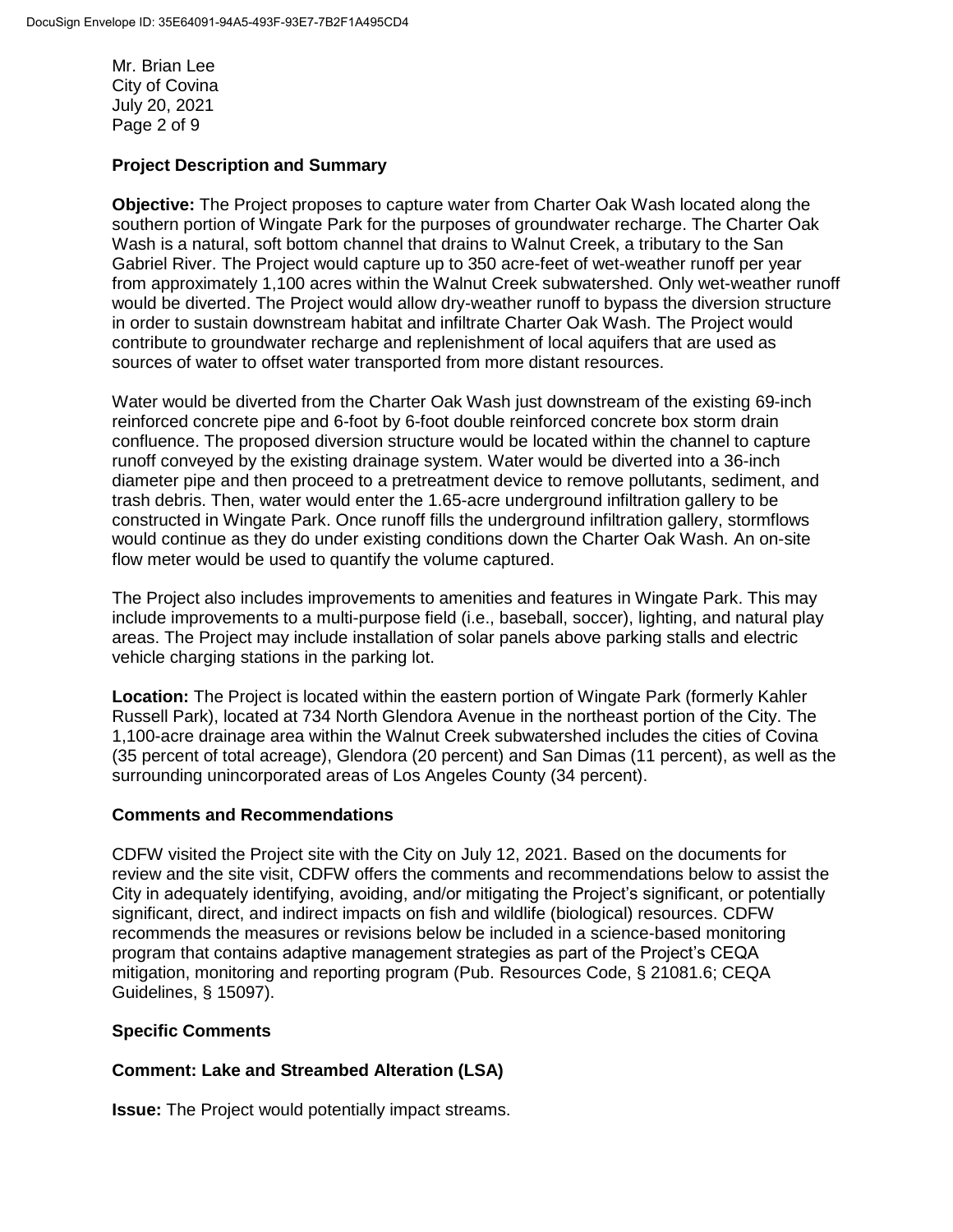Mr. Brian Lee City of Covina July 20, 2021 Page 3 of 9

**Specific impacts:** The Project would divert up to 350 acre-feet of wet-weather runoff from the soft bottomed Charter Oak Wash. The Project proposes to install devices within and adjacent to the channel to facilitate water diversion. This could result in temporary and/or permanent impacts to Charter Oak Wash and associated vegetation.

**Why impacts would occur:** The Project would divert water from the Charter Oak Wash. To do so, according to Figure 4 in the MND, the Project would install the following components: (1) a grated drop inlet, (2) a diversion structure, and (3) an outlet and flap gate for discharge back to the Charter Oak Wash. Construction of these components may require ground disturbing activities (e.g., trenching, excavating, compacting soil, and placing fill) that could impact the bed, bank, and channel of Charter Oak Wash. Construction of these components may also require removing vegetation along Charter Oak Wash. Page 3-26 of the MND states, "the installation of connective infrastructure including a permanent grated drop inlet to divert flows to the underground vault could result in removal of some riparian vegetation in the immediate vicinity of the inlet."

**Evidence impacts would be significant:** The Project has proposed Mitigation Measure BIO-5 in order to reduce the Project's impact on state or federally protected wetlands to less than significant. Mitigation Measure BIO-5 states, "Prior to work activities, a jurisdictional delineation and report will be prepared to determine whether Charter Oak Creek is subject to regulation by federal and state agencies." Mitigation Measure BIO-5 only would require a jurisdictional delineation. It does not propose specific action(s) that would be necessary if there are streams subject to regulation by CDFW pursuant to Fish and Game Code section 1600 *et seq*. [Fish](https://codes.findlaw.com/ca/fish-and-game-code/fgc-sect-1602.html) and Game Code [section](https://codes.findlaw.com/ca/fish-and-game-code/fgc-sect-1602.html) 1602 requires any person, state or local governmental agency, or public utility to notify CDFW prior to beginning any activity that may do one or more of the following:

- Divert or obstruct the natural flow of any river, stream, or lake;
- Change the bed, channel, or bank of any river, stream, or lake;
- Use material from any river, stream, or lake; or,
- Deposit or dispose of material into any river, stream, or lake.

Mitigation Measure BIO-5 does not (1) commit the Project to mitigation, (2) adopt specific performance standards the mitigation will achieve, nor (3) identify the type(s) of potential action(s) that can feasibly achieve that performance standard that will be considered, analyzed, and potentially incorporated in the mitigation measure (CEQA Guidelines, § 15126.4). Accordingly, the Project could be deferring mitigation. Consequently, Mitigation Measure BIO-5, as it is currently proposed, may be inadequate to reduce the Project's potential impacts on streams to less than significant.

### **Recommended Potentially Feasible Mitigation Measure(s)**

**Mitigation Measure #1:** CDFW has concluded that the Project may result in the alteration of streams. As such, the Project applicant (or "entity") must provide notification to CDFW pursuant to Fish and Game Code, section 1600 *et seq*. Based on this notification and other information, CDFW determines whether an LSA Agreement with the applicant is required prior to conducting the proposed activities. Please visit CDFW's [Lake and Streambed Alteration Program](https://wildlife.ca.gov/Conservation/LSA) webpage to for information about LSA Notification and online submittal through the Environmental Permit Information Management System (EPIMS) Permitting Portal (CDFW 2021a).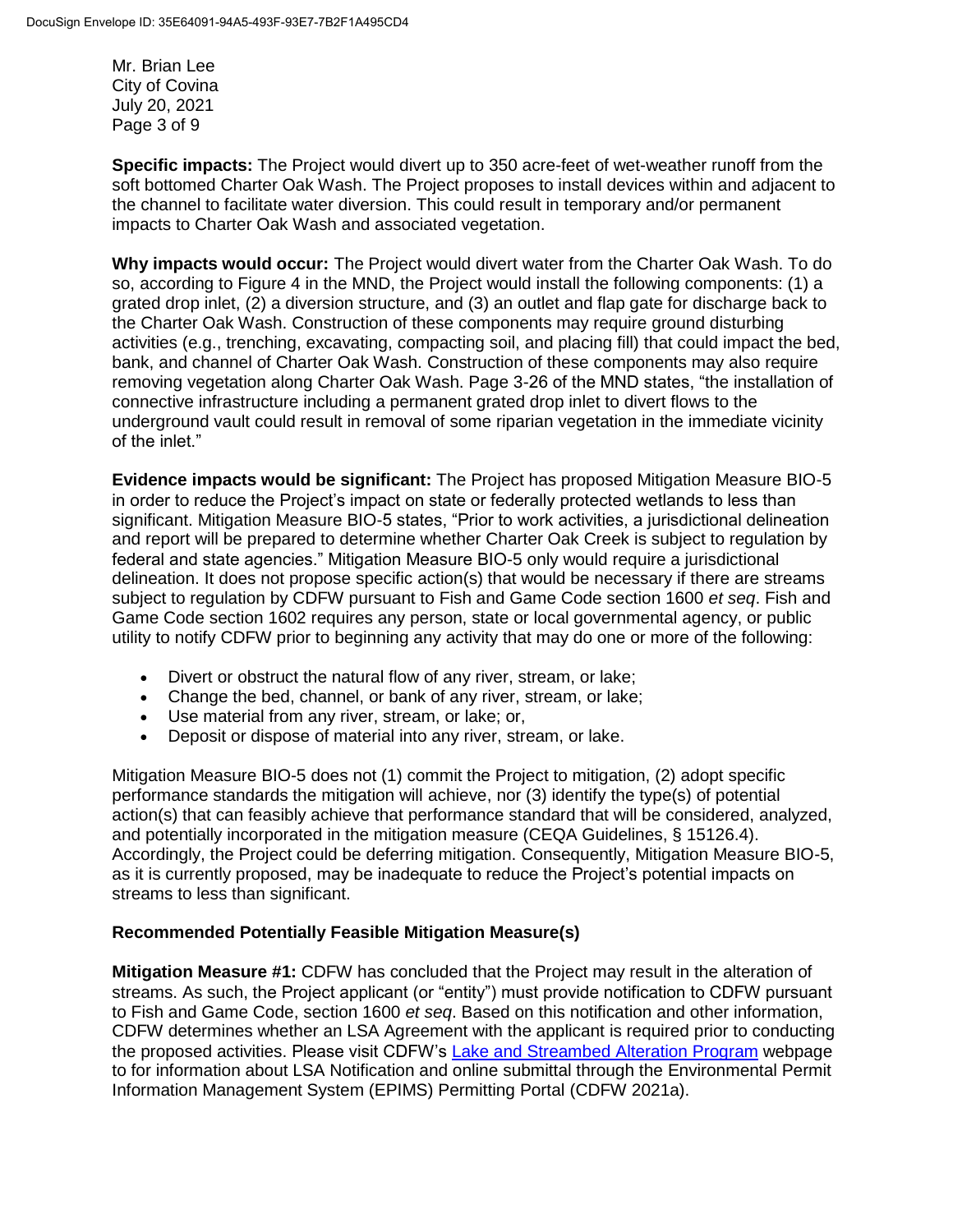Mr. Brian Lee City of Covina July 20, 2021 Page 4 of 9

**Mitigation Measure #2:** CDFW recommends the LSA Notification include a hydrological evaluation of the 100, 50, 25, 10, 5, and 2-year frequency storm event for existing and proposed conditions in order to provide information on how water and sediment is conveyed through the Project site.

**Mitigation Measure #3:** CDFW recommends the LSA Notification include results from seasonappropriate and species-specific surveys for least Bell's vireo (*Vireo belli pusillus*), yellow warbler (*Setophaga petechia*), bats, and nesting birds and raptors, with a focus on the presence of any rare or special status species. Surveys should be conducted by qualified biologists according to established protocol if available. Survey reports should also include information on habitat within the Project site and whether the habitat could support individuals/populations of those species.

**Recommendation:** CDFW's issuance of an LSA Agreement for a project that is subject to CEQA will require CEQA compliance actions by CDFW as a Responsible Agency. As a Responsible Agency, CDFW may consider the CEQA document from the City for the Project. To minimize additional requirements by CDFW pursuant to Fish and Game Code section 1600 *et seq*. and/or under CEQA, the CEQA document should fully identify the potential impacts to the stream or riparian resources and provide adequate avoidance, mitigation, monitoring, and reporting commitments for issuance of the LSA Agreement. As such, CDFW recommends the City consider CDFW's comments and revise the MND by incorporating Mitigation Measure #1 through #3 into the final environmental document.

To compensate for any on- and off-site impacts to aquatic and riparian resources, additional mitigation conditioned in any LSA Agreement may include the following: erosion and pollution control measures, avoidance of resources, protective measures for downstream resources, onand/or off-site habitat creation, enhancement or restoration, and/or protection, and management of mitigation lands in perpetuity.

### **Additional Recommendations**

Least Bell's Vireo Surveys. The Project may impact least Bell's vireo because there is moderately suitable habitat within the Project site. CDFW concurs with the City's proposed Mitigation Measure BIO-2 which is to first avoid impacts on the nesting season for least Bello's vireo (March 15 to September 15). Then, if avoidance is not feasible, Mitigation Measure BIO-2 would require surveys for least Bell's vireo to be performed in accordance with protocol established by the U.S. Fish and Wildlife Service. Any occupied nests detected would be avoided and no work would occur within 500 feet of the nest(s) as the mitigation measure states. In addition to the mitigation proposed, CDFW recommends the City conduct least Bell's vireo surveys before notifying CDFW pursuant to Fish and Game Code section 1600 *et seq.*  (see Mitigation Measure #3 above)*.* Depending on the survey results, CDFW may condition a LSA Agreement with additional measures to avoid, minimize, or mitigate for potential impacts on least Bell's vireo and habitat.

Revegetation and Landscaping. CDFW concurs with the City's plan to revegetate with drought tolerant plants. CDFW strongly recommends avoiding non-native, invasive plants, particularly any species, particularly 'Moderate' or 'High' listed by the [California Invasive Plant Council](https://www.cal-ipc.org/plants/inventory/) (Cal-IPC 2021a). CDFW recommends the City use native species found in naturally occurring vegetation communities within or adjacent to the Project site. CDFW recommends the following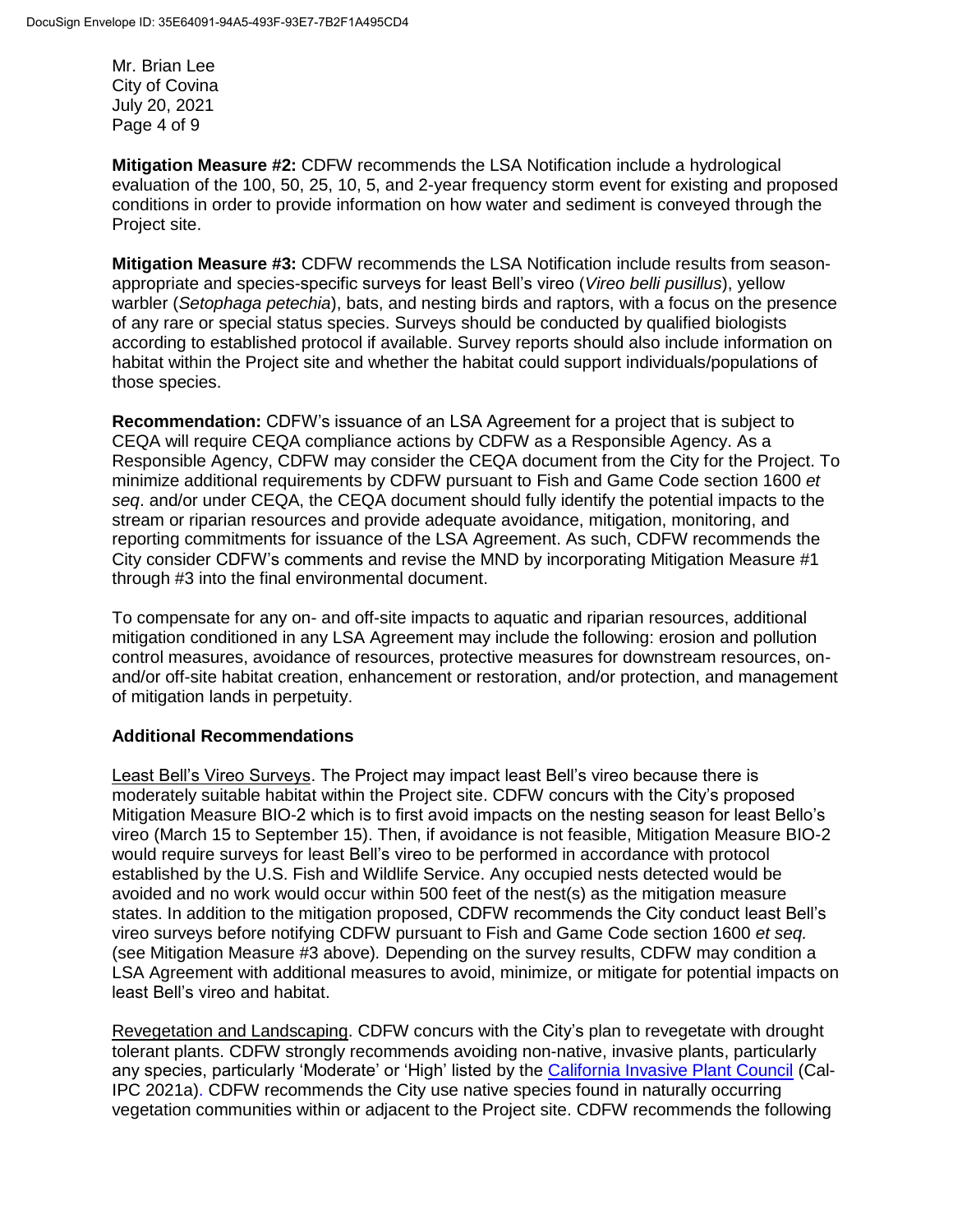Mr. Brian Lee City of Covina July 20, 2021 Page 5 of 9

resources for the City's reference. Information on alternatives for invasive, non-native, or landscaping plants may be found on the [California Invasive Plant Council's, Don't Plant a Pest](https://www.cal-ipc.org/solutions/prevention/landscaping/dpp/?region=socal) webpage for southern California (Cal-IPC 2021b). The [California Native Plant Society's](https://www.cnps.org/gardening)  [Gardening](https://www.cnps.org/gardening) and [Xerces Society's Pollinator-Friendly Native Plant Lists](https://xerces.org/pollinator-conservation/pollinator-friendly-plant-lists) webpage has information on native plant species that invite insects and pollinators (CNPS 2021; Xerces Society 2021).

Habitat for Birds. CDFW recommends the City plant native tree and shrub species preferred by birds and are native to the area. CDFW recommends Audubon Society's [Plants for Birds](https://www.audubon.org/plantsforbirds) for more information (Audubon Society 2021).

Data. CEQA requires that information developed in environmental impact reports and negative declarations be incorporated into a database (i.e., California Natural Diversity Database) which may be used to make subsequent or supplemental environmental determinations [Pub. Resources Code, § 21003, subd. (e)]. Accordingly, please report any special status species detected by completing and submitting **CNDDB Field Survey Forms** (CDFW 2021b). The City should ensure the data has been properly submitted, with all data fields applicable filled out, prior to finalizing/adopting the environmental document. The City should provide CDFW with confirmation of data submittal.

Mitigation and Monitoring Reporting Plan. CDFW recommends the City update the Project's proposed Biological Resources Mitigation Measures and condition the environmental document to include mitigation measures recommended in this letter. CDFW provides comments to assist the City in developing mitigation measures that are specific, detailed (i.e., responsible party, timing, specific actions, location), and clear in order for a measure to be fully enforceable and implemented successfully via a mitigation monitoring and/or reporting program (CEQA Guidelines, § 15097; Pub. Resources Code, § 21081.6). The City is welcome to coordinate with CDFW to further review and refine the Project's mitigation measures. Per Public Resources Code section 21081.6(a)(1), CDFW has provided the City with a summary of our suggested mitigation measures and recommendations in the form of an attached Draft Mitigation and Monitoring Reporting Plan (MMRP; Attachment A).

## **Filing Fees**

The Project, as proposed, would have an impact on fish and/or wildlife, and assessment of filing fees is necessary. Fees are payable upon filing of the Notice of Determination by the City of Covina and serve to help defray the cost of environmental review by CDFW. Payment of the fee is required for the underlying Project approval to be operative, vested, and final (Cal. Code Regs., tit. 14, § 753.5; Fish & G. Code, § 711.4; Pub. Resources Code, § 21089).

### **Conclusion**

We appreciate the opportunity to comment on the Project to assist the City of Covina in adequately analyzing and minimizing/mitigating impacts to biological resources. CDFW requests an opportunity to review and comment on any response that the City of Covina has to our comments and to receive notification of any forthcoming hearing date(s) for the Project [CEQA Guidelines, § 15073(e)]. If you have any questions or comments regarding this letter, please contact Ruby Kwan-Davis, Senior Environmental Scientist (Specialist), at [Ruby.Kwan-Davis@wildlife.ca.gov.](mailto:Ruby.Kwan-Davis@wildlife.ca.gov)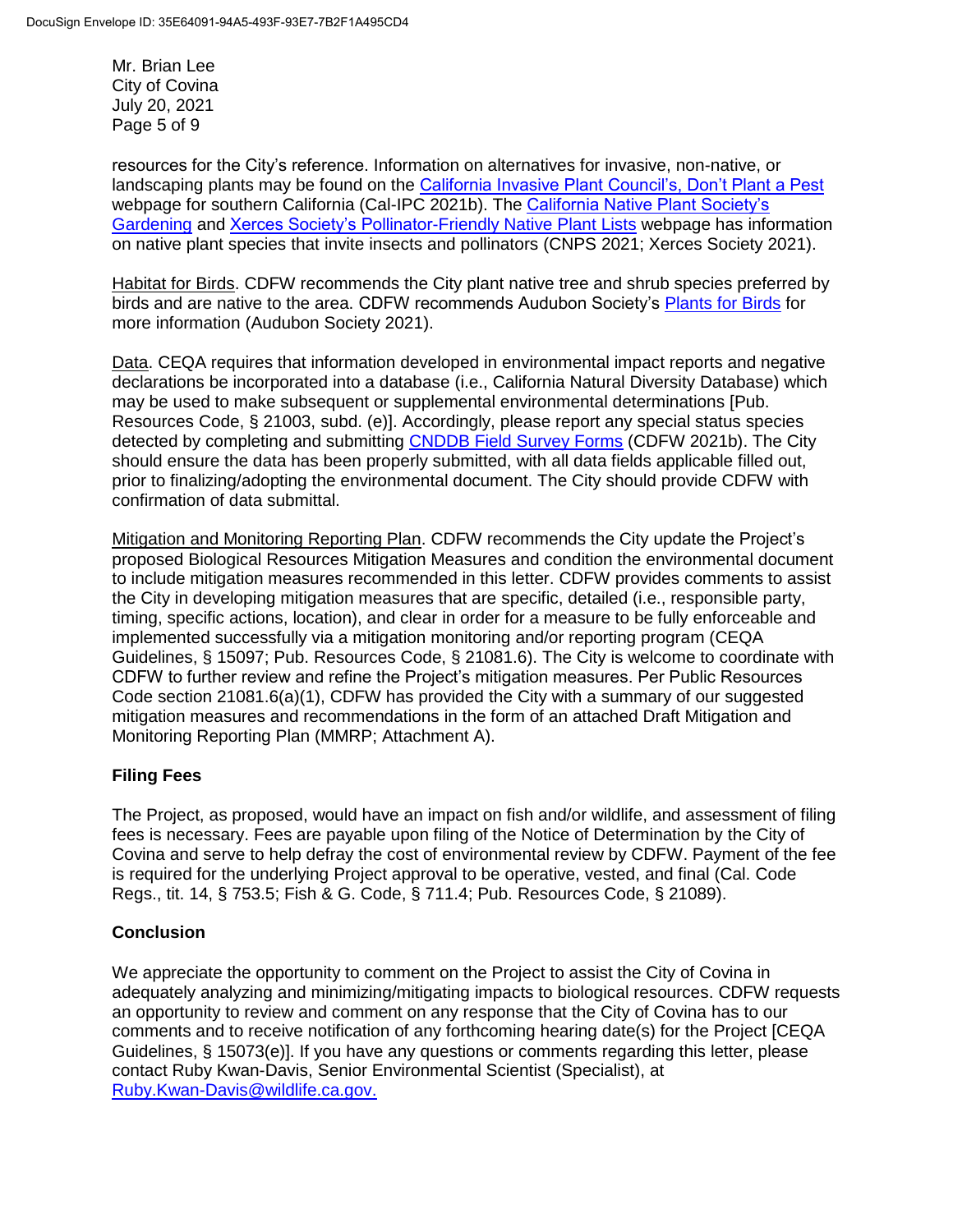Mr. Brian Lee City of Covina July 20, 2021 Page 6 of 9

Sincerely,<br>
<u>— Docusigned</u> by:

Erinn Wilson-Olgin

-B6E58CFE24724F5... Erinn Wilson-Olgin Environmental Program Manager I South Coast Region

ec: CDFW

Erinn Wilson-Olgin, Los Alamitos – [Erinn.Wilson-Olgin@wildlife.ca.gov](mailto:Erinn.Wilson-Olgin@wildlife.ca.gov) Victoria Tang, Los Alamitos - [Victoria.Tang@wildlife.ca.gov](mailto:Victoria.Tang@wildlife.ca.gov) Ruby Kwan-Davis, Los Alamitos – [Ruby.Kwan-Davis@wildlife.ca.gov](mailto:Ruby.Kwan-Davis@wildlife.ca.gov) Felicia Silva, Los Alamitos – [Felicia.Silva@wildlife.ca.gov](mailto:Felicia.Silva@wildlife.ca.gov) Frederic Rieman, Los Alamitos – [Frederic.Rieman@wildlife.ca.gov](mailto:Frederic.Rieman@wildlife.ca.gov) Susan Howell, San Diego - Susan. Howell@wildlife.ca.gov CEQA Program Coordinator, Sacramento – [CEQACommentLetters@wildlife.ca.gov](mailto:CEQACommentLetters@wildlife.ca.gov) 

State Clearinghouse, Office of Planning and Research – [State.Clearinghouse@opr.ca.gov](mailto:State.Clearinghouse@opr.ca.gov)

### **References**

Audubon Society. 2021. Plants for Birds. Available from: <https://www.audubon.org/PLANTSFORBIRDS>

- [CDFWa] California Department of Fish and Wildlife. 2021. Lake and Streambed Alteration Program. Available from: [https://wildlife.ca.gov/Conservation/LSA.](https://wildlife.ca.gov/Conservation/LSA)
- [CDFWb] California Department of Fish and Wildlife. 2021. Submitting Data to the CNDDB. Available from:<https://wildlife.ca.gov/Data/CNDDB/Submitting-Data>
- [Cal-IPCa] California Invasive Plant Council. 2021. The Cal-IPC Inventory. Available from: <https://www.cal-ipc.org/plants/inventory/>
- [Cal-IPCb] California Invasive Plant Council. 2021. Don't Plant a Pest. Southern California. Available from: [https://www.cal-](https://www.cal-ipc.org/solutions/prevention/landscaping/dpp/?region=socal)

[ipc.org/solutions/prevention/landscaping/dpp/?region=socal](https://www.cal-ipc.org/solutions/prevention/landscaping/dpp/?region=socal)

- [CNPS] California Native Plant Society. 2021. Gardening and Horticulture. Available from: <https://www.cnps.org/gardening>
- [Xerces Society] Xerces Society for Invertebrate Conservation. 2021. Pollinator-Friendly Native Plant Lists. Available from: [https://xerces.org/pollinator-conservation/pollinator-friendly](https://xerces.org/pollinator-conservation/pollinator-friendly-plant-lists)[plant-lists.](https://xerces.org/pollinator-conservation/pollinator-friendly-plant-lists)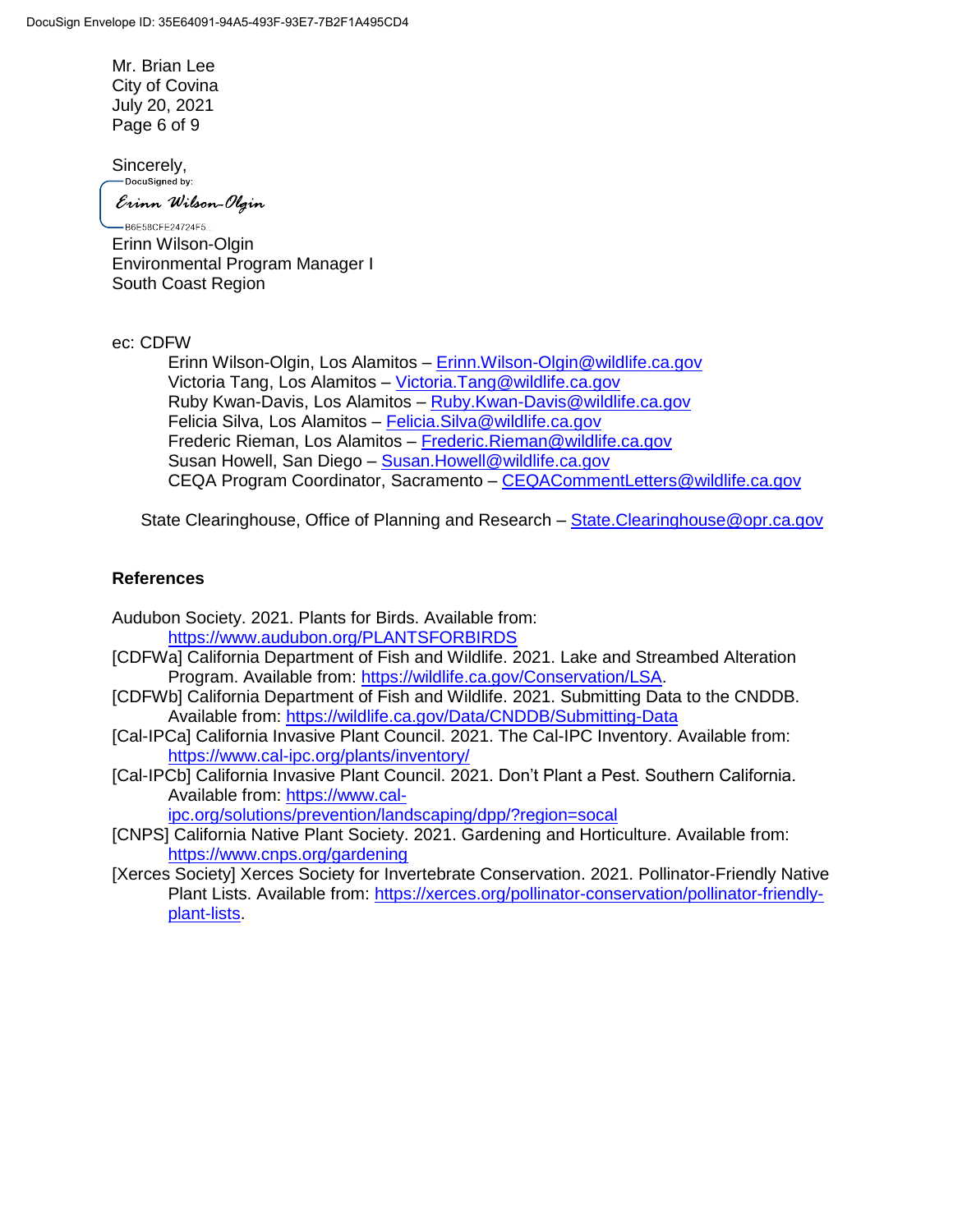

State of California – Natural Resources Agency *GAVIN NEWSOM, Governor* DEPARTMENT OF FISH AND WILDLIFE *CHARLTON H. BONHAM, Director*  South Coast Region 3883 Ruffin Road San Diego, CA 92123 (858) 467-4201 [www.wildlife.ca.gov](http://www.wildlife.ca.gov/)



# **Attachment A: Draft Mitigation and Monitoring Reporting Plan**

CDFW recommends the following language to be incorporated into a final environmental document for the Project.

| <b>Biological Resources (BIO)</b>                                                   |                                                                                                                                                                                                                                                                                                                                                                                                                       |                                                                                                                |                          |  |  |
|-------------------------------------------------------------------------------------|-----------------------------------------------------------------------------------------------------------------------------------------------------------------------------------------------------------------------------------------------------------------------------------------------------------------------------------------------------------------------------------------------------------------------|----------------------------------------------------------------------------------------------------------------|--------------------------|--|--|
| Mitigation Measure (MM) or Recommendation (REC)                                     |                                                                                                                                                                                                                                                                                                                                                                                                                       | <b>Timing</b>                                                                                                  | <b>Responsible Party</b> |  |  |
| <b>MM-BIO-1- Lake</b><br>and Streambed<br><b>Alternation</b><br><b>Notification</b> | The City shall notify CDFW pursuant to Fish and Game Code<br>section 1600 et seq. prior to any ground disturbing activities or<br>vegetation removal within or adjacent to the Charter Oak Wash.                                                                                                                                                                                                                      | Prior to any<br>ground<br>disturbing<br>activities or<br>vegetation<br>removal                                 | City of Covina           |  |  |
| MM-BIO-2- Lake<br>and Streambed<br><b>Alternation</b><br><b>Notification</b>        | As part of the LSA Notification, the City shall include a hydrological<br>evaluation of the 100, 50, 25, 10, 5, and 2-year frequency storm<br>event for existing and proposed conditions.                                                                                                                                                                                                                             | Prior to any<br>ground<br>disturbing<br>activities or<br>vegetation<br>removal                                 | City of Covina           |  |  |
| <b>MM-BIO-3- Lake</b><br>and Streambed<br><b>Alternation</b><br><b>Notification</b> | As part of the LSA Notification, the City shall include results from<br>season-appropriate and species-specific surveys for least Bell's<br>vireo (Vireo belli pusillus), yellow warbler (Setophaga petechia),<br>bats, and nesting birds and raptors. Survey shall also include<br>information on habitat within the Project site and whether the<br>habitat could support individuals/populations of those species. | Prior to any<br>ground<br>disturbing<br>activities or<br>vegetation<br>removal<br>Prior to LSA<br>Notification | City of Covina           |  |  |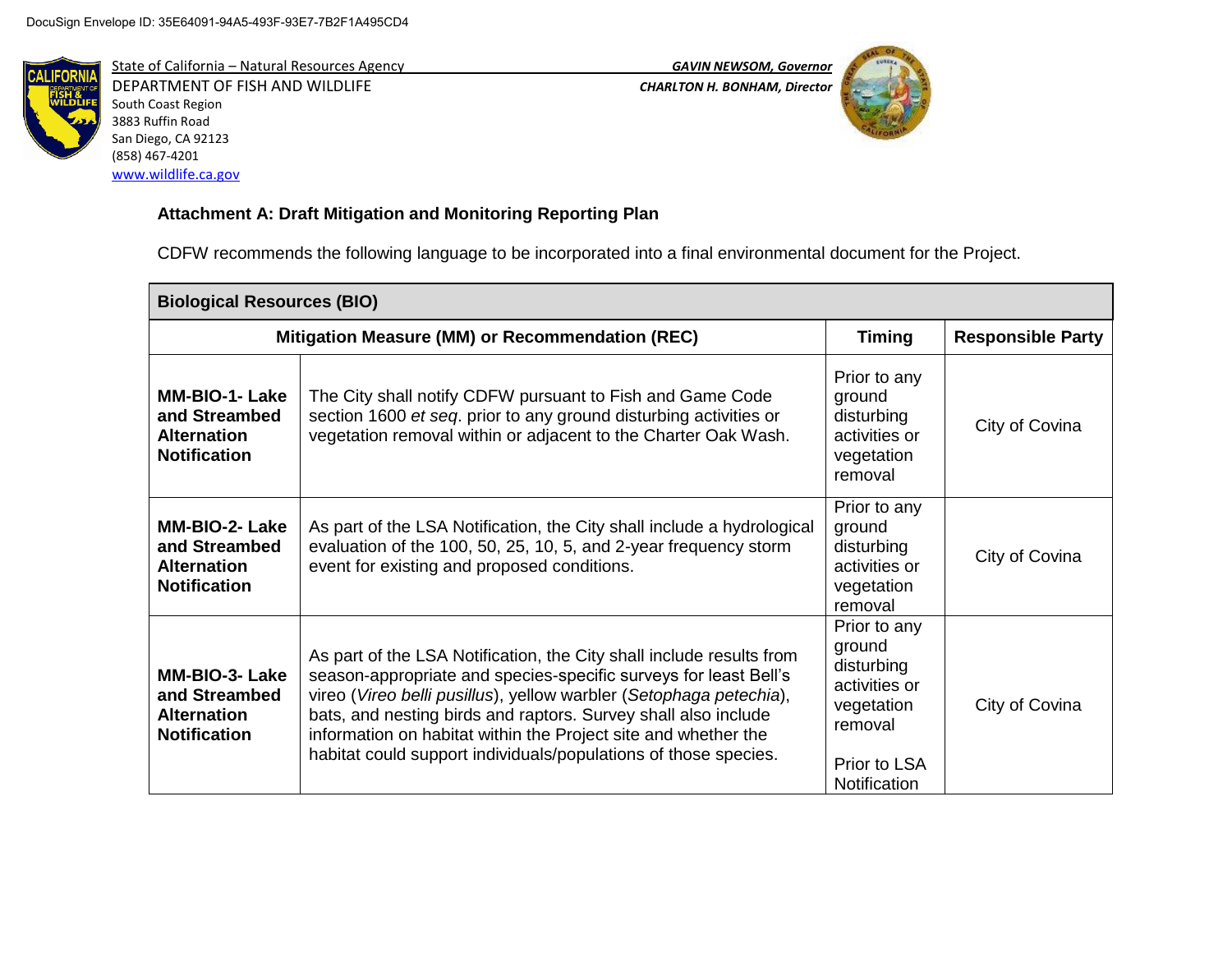Mr. Brian Lee City of Covina July 20, 2021 Page 8 of 9

| <b>REC-1-LSA</b>                  | To minimize additional requirements by CDFW pursuant to Fish<br>and Game Code section 1600 et seq. and/or under CEQA, the<br>Project's CEQA document should fully identify the potential<br>impacts to the stream or riparian resources and provide adequate<br>avoidance, mitigation, monitoring, and reporting commitments for<br>issuance of the LSA Agreement. As such, CDFW recommends the<br>City consider CDFW's comments and revise the MND by<br>incorporating Mitigation Measure #1 through #3 into the final<br>environmental document.<br>To compensate for any on- and off-site impacts to aquatic and<br>riparian resources, additional mitigation conditioned in any LSA<br>Agreement may include the following: erosion and pollution control<br>measures, avoidance of resources, protective measures for<br>downstream resources, on- and/or off-site habitat creation,<br>enhancement or restoration, and/or protection, and management<br>of mitigation lands in perpetuity. | Prior to<br>finalizing<br><b>CEQA</b><br>document                      | City of Covina |
|-----------------------------------|--------------------------------------------------------------------------------------------------------------------------------------------------------------------------------------------------------------------------------------------------------------------------------------------------------------------------------------------------------------------------------------------------------------------------------------------------------------------------------------------------------------------------------------------------------------------------------------------------------------------------------------------------------------------------------------------------------------------------------------------------------------------------------------------------------------------------------------------------------------------------------------------------------------------------------------------------------------------------------------------------|------------------------------------------------------------------------|----------------|
| <b>REC-2-</b><br>Landscaping      | The City should avoid using non-native, invasive plants,<br>particularly any species, particularly 'Moderate' or 'High' listed by<br>the California Invasive Plant Council. The City should use native<br>species found in naturally occurring vegetation communities within<br>or adjacent to the Project site.                                                                                                                                                                                                                                                                                                                                                                                                                                                                                                                                                                                                                                                                                 | Project<br>design/<br>During<br>Project<br>construction/<br>activities | City of Covina |
| <b>REC-3-Habitat</b><br>for Birds | The City should plant native tree and shrub species preferred by<br>birds and are native to the area.                                                                                                                                                                                                                                                                                                                                                                                                                                                                                                                                                                                                                                                                                                                                                                                                                                                                                            | Project<br>design/<br>During<br>Project<br>construction/<br>activities | City of Covina |
| <b>REC-4-Data</b>                 | The City should ensure sensitive and special status species data<br>has been properly submitted to the California Natural Diversity<br>Database with all data fields applicable filled out. The City should<br>provide CDFW with confirmation of data submittal.                                                                                                                                                                                                                                                                                                                                                                                                                                                                                                                                                                                                                                                                                                                                 | Prior to/after<br>Notification<br>pursuant to<br>Fish and<br>Game Code | City of Covina |